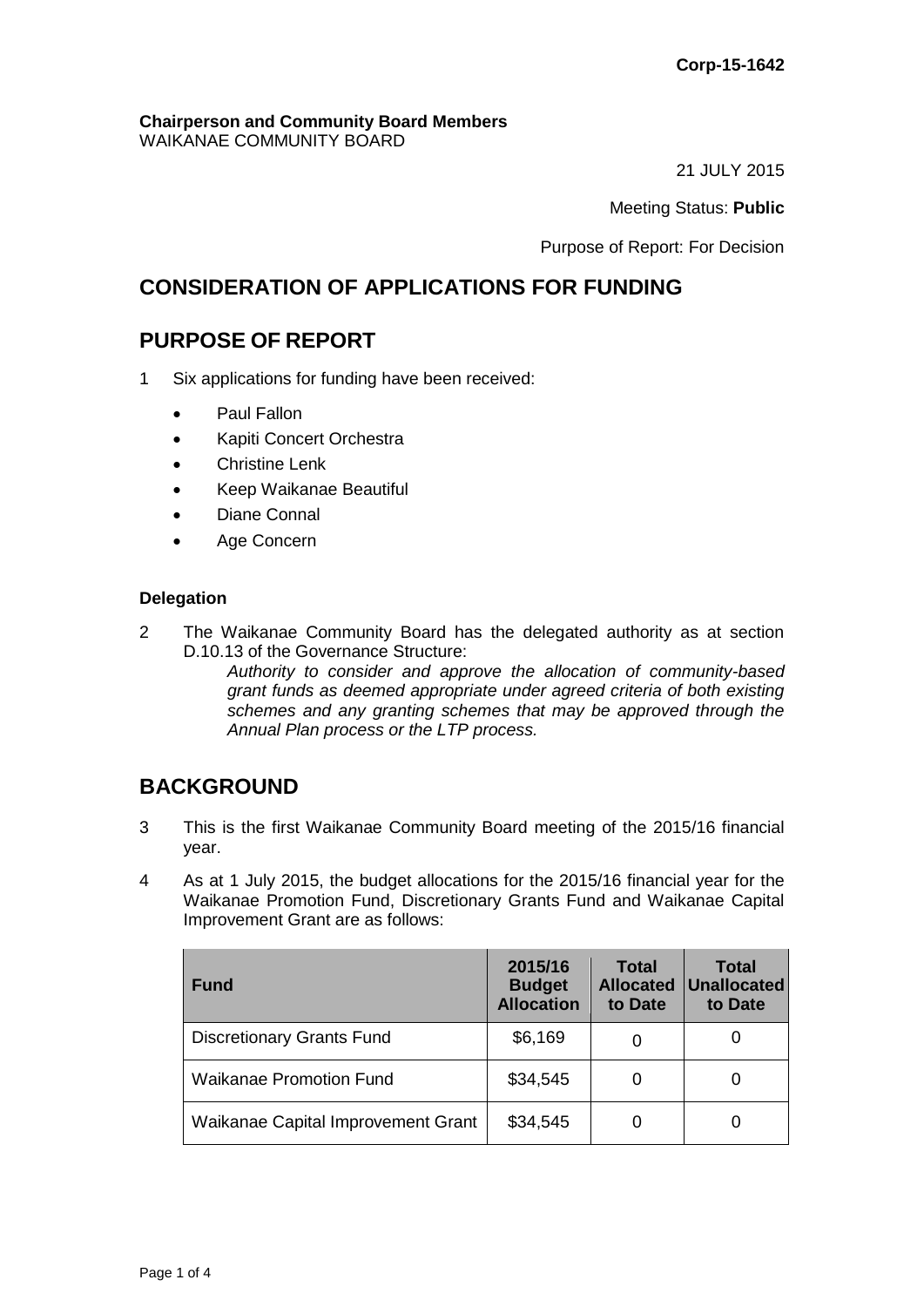5 An amount of approximately \$1.238 million is held in the Waikanae Capital Improvement Fund. The following table shows how that fund has been allocated:

| <b>Amount</b>      | <b>Purpose of Grant</b>                                     |  |  |
|--------------------|-------------------------------------------------------------|--|--|
| \$893,000          | Held in reserve                                             |  |  |
| \$250,000          | Pledged to the Mahara Gallery Trust                         |  |  |
| $$35,000$ (approx) | Allocated to the 2015/16 Waikanae Capital Improvement Grant |  |  |
| $$60,000$ (approx) | Increase in fund from previous year                         |  |  |
| <b>TOTAL</b>       | \$1,238,000                                                 |  |  |

# **CONSIDERATIONS**

## **Issues**

- 6 Grants are allocated in accordance with the specified criteria (attached).
- 7 All applicants have been advised of the criteria and meeting date by phone or email.

## Paul Fallon

8 Mr Fallon has applied for a discretionary grant of \$500 to help with costs associated with travelling to Johannesburg, South Africa to represent New Zealand in Wheelchair Basketball.

*The application above can be considered under the criteria 'community, cultural or sports purposes, including travel both within New Zealand and overseas'.*

## Kapiti Concert Orchestra

9 Frances Tull, on behalf of the Kapiti Concert Orchestra has applied for a discretionary grant of \$500 to cover the cost of hall hire at the Waikanae Memorial Hall for rehearsals and performance of their Concert on 8 August 2015.

Christine Lenk

10 Ms Lenk has applied for a discretionary grant of \$210 to cover hall hire costs to hold exercise/stress management classes for cancer patients in the Kāpiti area.

*The applications above can be considered under the criteria 'the remission of hall rental for "worthy causes" in line with Council policy that all remissions of hall rentals be accounted for by being funded from approved grants budgets'.*

## Keep Waikanae Beautiful

Norma McCullum, on behalf of Keep Waikanae Beautiful has applied for a grant of \$493 from the promotion fund. If Waikanae is successful in their 'Beautiful Towns Awards' (notification by 21 August) Ms McCullum requests help with costs to travel to Christchurch to collect the award on 5 September .

*The application above can be considered under the criteria 'promotions within the Waikanae Ward' and "Events based" activities.*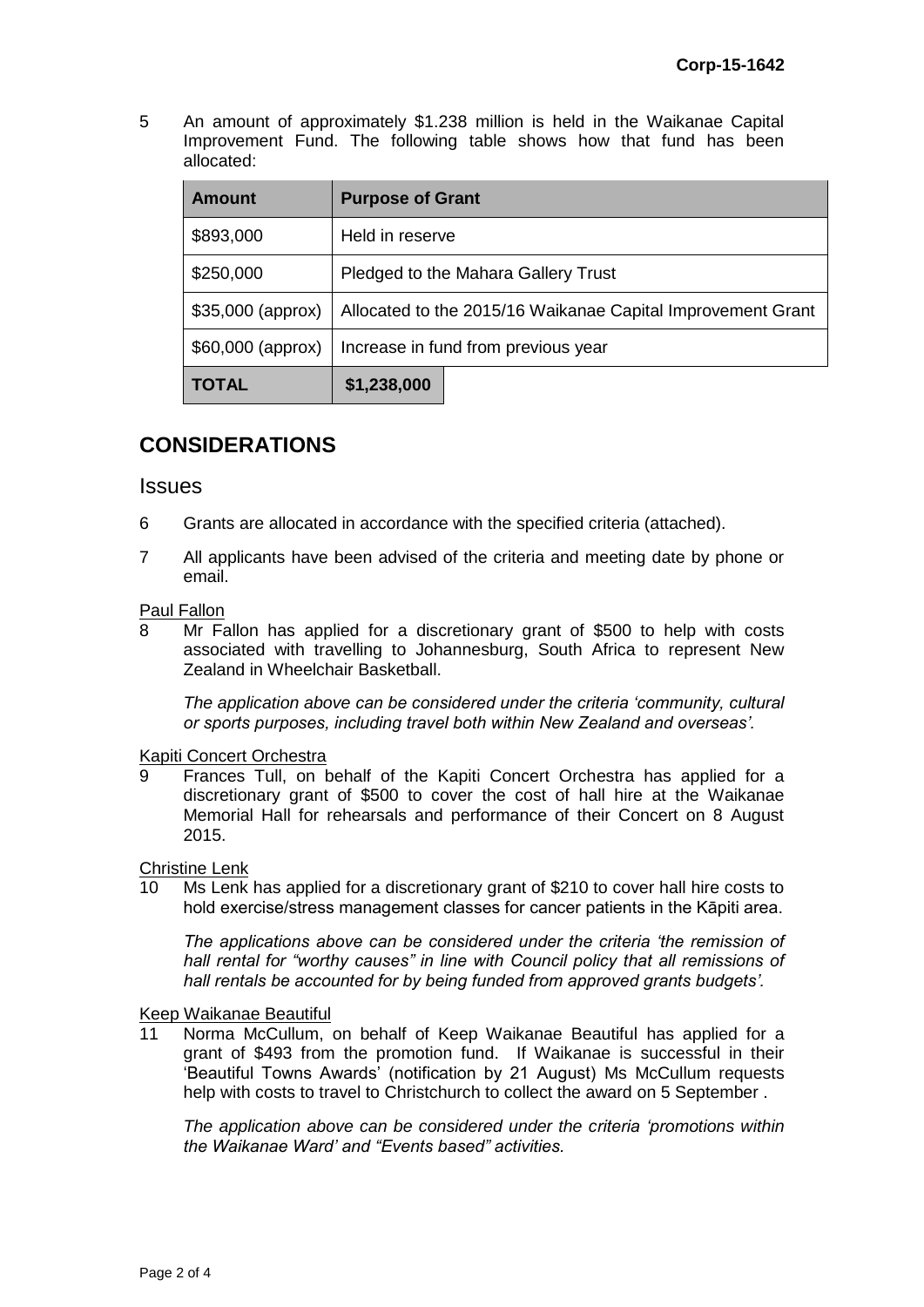Diane Connal<br>12 Ms Con

Ms Connal has applied for a grant of \$2,000 from the promotion fund to help with costs to print 3000 brochures for the Summer Studio Arts Tour 2016.

Age Concern<br>13 Dermot

Dermot Whelan, on behalf of Age Concern, has applied for a grant of \$500 from the promotion fund to help with costs associated with holding their 'Kapiti Older Person of the Year Award' event scheduled for 10 November.

*The applications above can be considered under the criteria "Events based" activities.*

## Financial Considerations

14 Should all grants for consideration in this report be approved in the budgets (maximum \$500 with discretionary grants) for the remainder of the 2015/16 financial year will be as follows:

| <b>Fund</b>                       | 2015/16<br><b>Budget</b><br><b>Allocation</b> | <b>Total</b><br><b>Allocated</b><br>to Date | <b>Total</b><br><b>Unallocated</b><br>to Date |
|-----------------------------------|-----------------------------------------------|---------------------------------------------|-----------------------------------------------|
| <b>Discretionary Grants Fund</b>  | \$6,169                                       | \$1,210                                     | \$4,959                                       |
| <b>Waikanae Promotion Fund</b>    | \$34,545                                      | \$2,993                                     | \$31,552                                      |
| Waikanae Capital Improvement Fund | \$34,545                                      | 0                                           | 0                                             |

## *Historical Grants*

15 Attached to this report as appendices are tables showing all grants made in the 2014/15 and 2013/14 financial years.

# **SIGNIFICANCE OF ENGAGEMENT**

16 This matter has a low level of significance under the Council Policy.

## **RECOMMENDATIONS**

- 17 The Waikanae Community Board grants Paul Fallon a grant of \$.............. from the discretionary fund, to help with costs associated with travelling to Johannesburg, South Africa to represent New Zealand in Wheelchair Basketball.
- 18 The Waikanae Community Board grants the Kapiti Concert Orchestra a grant of \$............ from the discretionary fund to cover the cost of hall hire at the Waikanae Memorial Hall for rehearsals and performance of their Concert on 8 August 2015.
- 19 The Waikanae Community Board grants Christine Lenk a grant of \$........ from the discretionary fund to cover the cost of hall hire to hold exercise/stress management classes for cancer patients in the Kāpiti area.